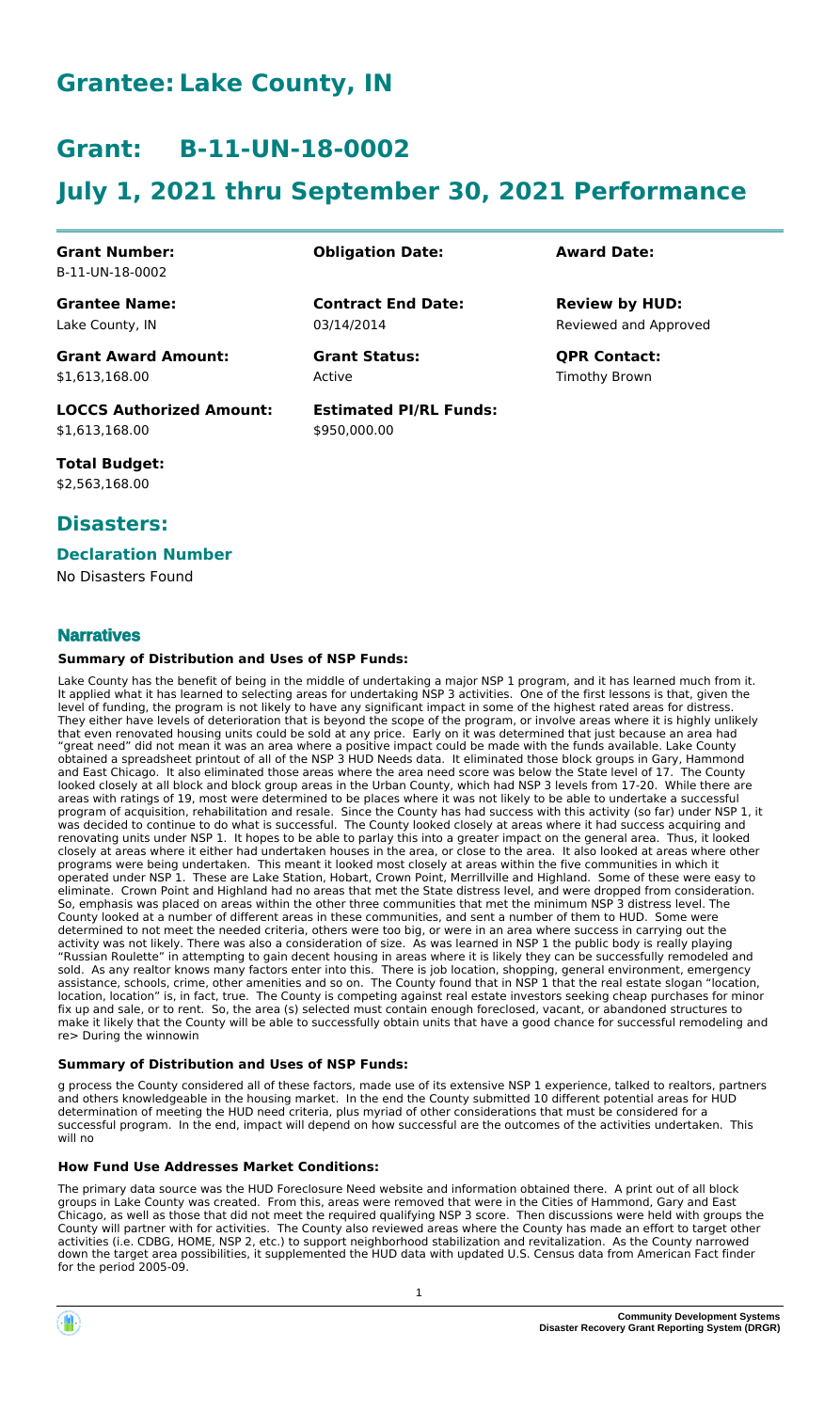### **Ensuring Continued Affordability:**

Continued affordability will be ensured for the entire period of affordability through monitoring that follows the specific HOME requirements as defined in 24 CFR 92.252 for a rental project, and 92.254 for a homeowner.

#### **Definition of Blighted Structure:**

Blighted Structure- a structure that has been abandoned or foreclosed as both terms are defined in the Housing Recovery Act of 2008, as modified subsequently by HUD and the Dodd-Frank Act of 2011, or has violations of local building, housing maintenance, or health codes, or is in a deteriorated condition through lack of upkeep or maintenance. Blighted Area means an area which by reason of the presence of a substantial number of blighted, deteriorated or deteriorating structures, the predominance of defective or inadequate street layout in relation to size, adequacy, accessibility, or usefulness, unsanitary or unsafe conditions, deterioration of site or other improvements, diversity of ownership, tax or special assessment delinquency exceeding the fair market value of the land, defective or unusual conditions of title, or the existence of conditions which endanger life or property by fire or other causes, or any combination of such factors, substantially impairs or arrests the sound growth of an area, retards the provision of housing accommodations, or constitutes an economic or social liability and is a menace to the public health, safety, morals or welfare in its present condition and use.

#### **Definition of Affordable Rents:**

For any NSP 3 funded activity, "affordable rents" shall be defined as rent that does not exceed 30% of a household's gross income as determined using the Section 8 method of income determination. HUD's Fair Market Rent schedule for the Gary PSMA will be used. Should any rent gap be present, funds for this gap will be required from other sources of funding

#### **Housing Rehabilitation/New Construction Standards:**

The minimum housing rehabilitation standard for the Lake County NSP3 shall be the HUD HQS. That said, it is the intent of the County to rehabilitate these units to a much higher standard, just as it did with NSP1 funds. It is the intent to make units undertaken with NSP3 funds "the best house on the block" within cost limitations. The County will be required to conduct rehabilitation in accord with the local codes applicable to the location of the unit. All

appliances will be Energy Star. All replaced plumbing will be water efficient toilets, showers and faucets. All gut replacement or new construction will be HUD standard for Energy Star qualified New Homes. Other rehabilitation will meet these standards to the extent applicable for the rehabilitation work undertaken. For example, appliances, if replaced, will be Energy Star-46 labeled products.

#### **Procedures for Preferences for Affordable Rental Dev.:**

| \$15,000-\$40,000 | &n |
|-------------------|----|
|                   |    |

#### **Vicinity Hiring:**

The jurisdiction certifies that it will, to the maximum extent feasible, provide for hiring of employees that reside in the vicinity of NSP3 funded projects or contract with small businesses that are owned and operated by persons residing in the vicinity of NSP3 projects. Lake County will make attempts to see that persons and/or companies from the NSP 3 target areas are engaged and/or hired. Given the two target areas are all residential, and one is very small, this may be quite difficult in the Merrillville and Hobart areas. In Whiting, which includes a commercial area, involving area companies may be possible. The second areas for engaging such persons will be the Cities of Whiting, Hobart and Merrillville. Urban Lake County has long defined the hiring preference "vicinity" for the CDBG program to be all of Lake County. It will use this same definition of "vicinity" for NSP 3 as the third preference. The County will spell out in advertisements for contractor, and in construction contracts, the requirement that contractors must make a "best faith effort" to meet Section 3 goals and standards when hiring new employees for NSP 3 projects.

#### **Procedures for Preferences for Affordable Rental Dev.:**

The jurisdiction certifies that it will be abide by the procedures described in its NSP3 Abbreviated Plan to create preferences for the development of affordable rental housing for properties assisted with NSP3 funds. UNIT MUST REMAIN **AFFORDABLE** 

FOR AT LEAST:

Homebuyer New Construction<br>Acquisition 15 DOO 5 YEARS Rehab/Acquisition 5 STEARS Rehab/Acquisition

#### **Grantee Contact Information:**

TIMOTHY A BROWN, EXECUTIVE DIRECTOR brownta@lakecountyin.org 219-755-3231 2293 NORTH MAIN STREET, CROWN POINT IN 46307

| <b>Overall</b>                                 | <b>This Report Period</b> | <b>To Date</b> |
|------------------------------------------------|---------------------------|----------------|
| <b>Total Projected Budget from All Sources</b> | \$0.00                    | \$2,193,854.18 |
| <b>Total Budget</b>                            | \$0.00                    | \$2,193,854.18 |
| <b>Total Obligated</b>                         | \$0.00                    | \$2,193,854.18 |
| <b>Total Funds Drawdown</b>                    | \$2,368.15                | \$2,026,562.35 |
| <b>Program Funds Drawdown</b>                  | \$0.00                    | \$1,578,513.27 |
| <b>Program Income Drawdown</b>                 | \$2,368.15                | \$448,049.08   |
| <b>Program Income Received</b>                 | \$0.00                    | \$775,702.58   |
|                                                |                           |                |

, , Rehab/Acquis

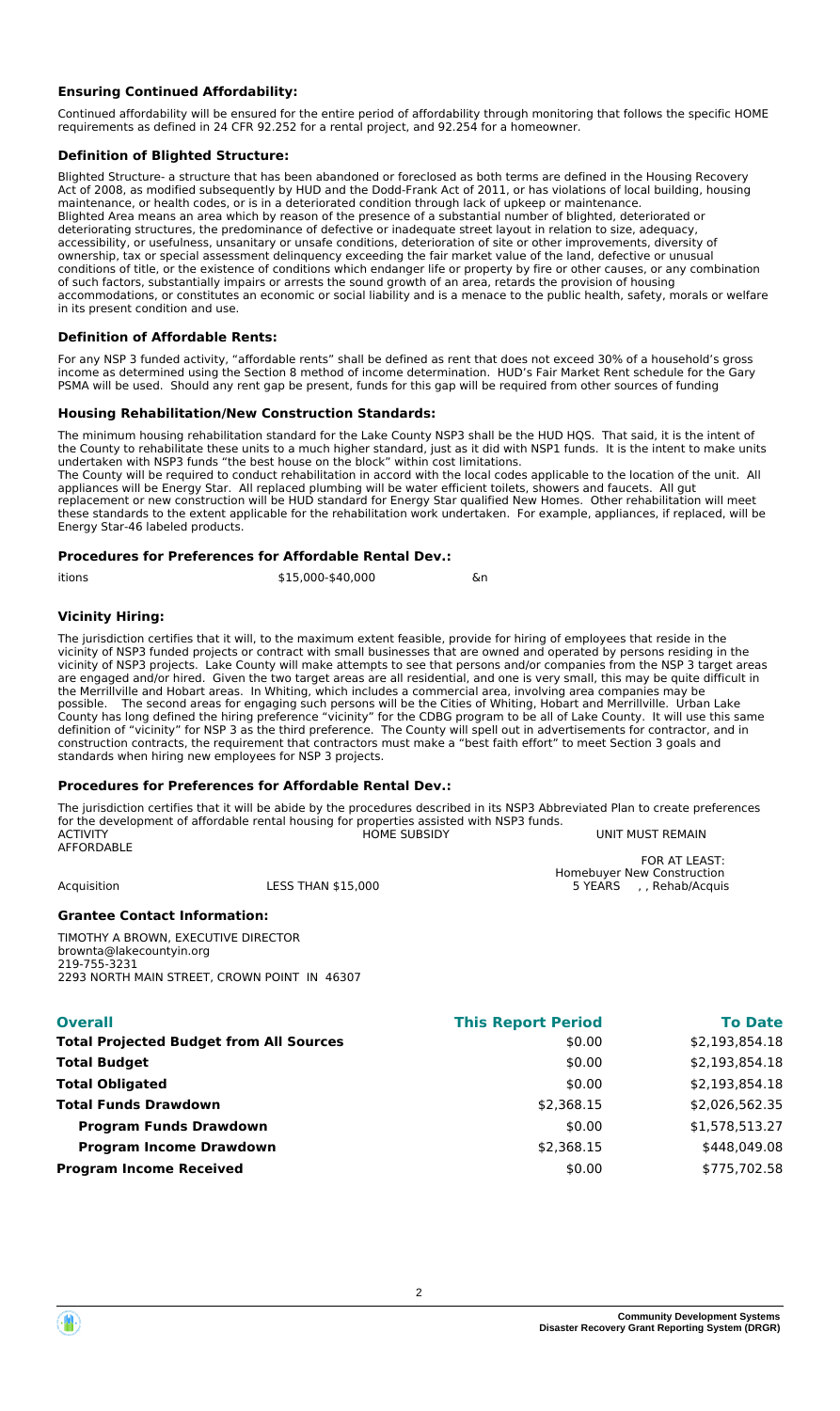| <b>Total Funds Expended</b><br><b>HUD Identified Most Impacted and Distressed</b> | \$2,368.15<br>\$0.00 | \$2,026,562.35<br>\$0.00 |  |
|-----------------------------------------------------------------------------------|----------------------|--------------------------|--|
| <b>Other Funds</b>                                                                | \$0.00               | \$0.00                   |  |
| Match Funds                                                                       | \$0.00               | \$0.00                   |  |
| Non-Match Funds                                                                   | \$0.00               | \$0.00                   |  |
| <b>Funds Expended</b>                                                             |                      |                          |  |

| <b>Overall</b> | <b>This Period</b> | <b>To Date</b> |
|----------------|--------------------|----------------|
| IN-PACT, INC.2 | \$0.00             | \$502,802.67   |
| Lake County    | \$2,368.15         | \$1,523,759.68 |

# **Progress Toward Required Numeric Targets**

| <b>Requirement</b>                       | <b>Target</b>  | <b>Projected</b> | <b>Actual</b> |
|------------------------------------------|----------------|------------------|---------------|
| <b>Overall Benefit Percentage</b>        | 99.99%         | $.00\%$          | $.00\%$       |
| <b>Minimum Non Federal Match</b>         | \$.00          | \$.00            | \$.00         |
| <b>Overall Benefit Amount</b>            | \$2,472,920.68 | \$.00            | \$.00         |
| <b>Limit on Public Services</b>          | \$241,975.20   | \$.00            | \$.00         |
| <b>Limit on Admin/Planning</b>           | \$161,316.80   | \$90,000.00      | \$90,000.00   |
| <b>Limit on Admin</b>                    | \$.00          | \$90,000.00      | \$90,000.00   |
| <b>Most Impacted and Distressed</b>      | \$.00          | \$.00            | \$.00         |
| <b>Progress towards LH25 Requirement</b> | \$640.792.00   |                  | \$502,802.67  |

# **Overall Progress Narrative:**

Of the two (2) properties built in the Riverwalk subdivision one (1) sold this quarter. The sales price of the second property has been lower to attract potential buyers who couldn't afford the current price. Hopefully will be sold soon. The plan is to continue to build two (2) more houses once the house available is sold.

# **Project Summary**

| <b>Project #, Project Title</b>            | <b>This Report</b>                      | <b>To Date</b>                          |                                         |  |
|--------------------------------------------|-----------------------------------------|-----------------------------------------|-----------------------------------------|--|
|                                            | <b>Program Funds</b><br><b>Drawdown</b> | <b>Project Funds</b><br><b>Budgeted</b> | <b>Program Funds</b><br><b>Drawdown</b> |  |
| NSP3 - 1, ACQUISTION/REHABILITATION/RESALE | \$0.00                                  | \$1.783.076.62                          | \$1,111,612.86                          |  |
| NSP3 - 2. ACQUISITION/REHABILATION/RENTAL  | \$0.00                                  | \$520,777.57                            | \$403,292,00                            |  |
| NSP3 - 3. ADMINISTRATION                   | \$0.00                                  | \$90,000,00                             | \$63,608.41                             |  |

# **Activities**

**Project # / NSP3 - 1 / ACQUISTION/REHABILITATION/RESALE**



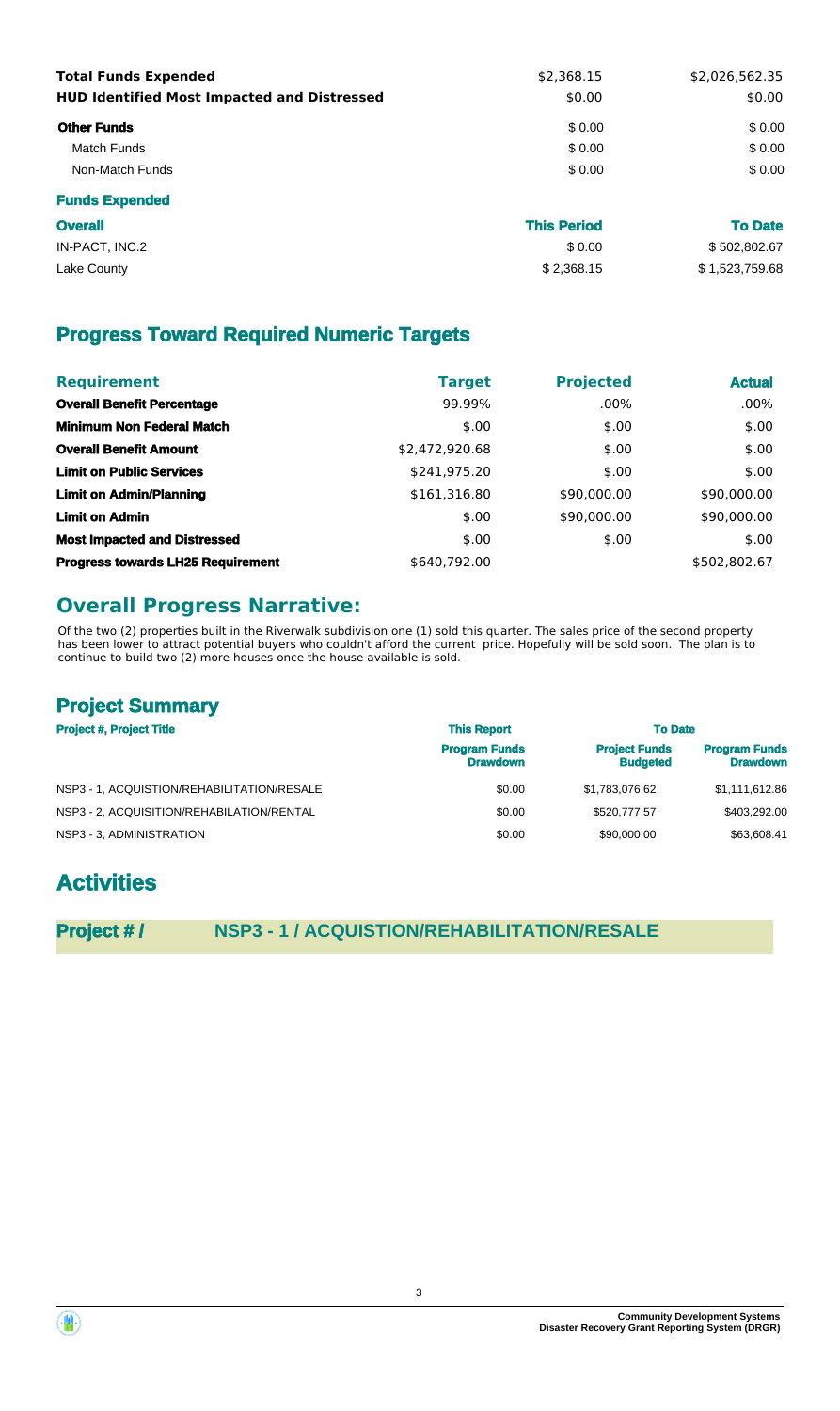# **Grantee Activity Number: NSP3 -1 Activity Title: Acquisition/Rehabilitation/Resale**

| <b>Activity Type:</b>                                      | <b>Activity Status:</b>                    |                |  |
|------------------------------------------------------------|--------------------------------------------|----------------|--|
| Acquisition - general                                      | Under Way                                  |                |  |
| <b>Project Number:</b>                                     | <b>Project Title:</b>                      |                |  |
| <b>NSP3 - 1</b>                                            | ACQUISTION/REHABILITATION/RESALE           |                |  |
| <b>Projected Start Date:</b>                               | <b>Projected End Date:</b>                 |                |  |
| 05/15/2011                                                 | 06/08/2015                                 |                |  |
| <b>Benefit Type:</b>                                       | <b>Completed Activity Actual End Date:</b> |                |  |
| Direct (HouseHold)                                         |                                            |                |  |
| <b>National Objective:</b>                                 | <b>Responsible Organization:</b>           |                |  |
| NSP Only - LMMI                                            | Lake County                                |                |  |
| <b>Program Income Account:</b><br>NPS-3 / REHAB-ACQUISTION |                                            |                |  |
| <b>Overall</b>                                             | <b>Jul 1 thru Sep 30, 2021</b>             | <b>To Date</b> |  |
| <b>Total Projected Budget from All Sources</b>             | \$0.00                                     | \$1,583,076.61 |  |
| <b>Total Budget</b>                                        | \$0.00                                     | \$1,583,076.61 |  |
| <b>Total Obligated</b>                                     | \$0.00                                     | \$1,583,076.61 |  |

| <b>Total Obligated</b>                       | \$0.00     | \$1,583,076.61 |
|----------------------------------------------|------------|----------------|
| Total Funds Drawdown                         | \$2,368.15 | \$1,433,759.68 |
| <b>Program Funds Drawdown</b>                | \$0.00     | \$1,111,612.86 |
| <b>Program Income Drawdown</b>               | \$2,368.15 | \$322,146.82   |
| <b>Program Income Received</b>               | \$0.00     | \$622,137.52   |
| <b>Total Funds Expended</b>                  | \$2,368.15 | \$1,433,759.68 |
| Lake County                                  | \$2,368.15 | \$1,433,759.68 |
| <b>Most Impacted and Distressed Expended</b> | \$0.00     | \$0.00         |

## **Activity Description:**

Lake County is fortunate that it is was a major participant in NSP 1. It was able to put in place a process, contractors, and other support agencies and personnel to commit \$5.6 million dollars in NSP 1 funds in an 18-month period. The major portion of these funds went to undertake a program of acquisition/rehabilitation/resale of distressed properties in the selected target areas. To date, the process has enabled the County to acquire 23 single family residential properties, complete extensive rehabilitation of 8 properties, have underway the renovation of 12 properties, and sell 6 dwelling to income qualified households. Most of these have been sold at appraised value.

LCCEDD intends to use this same process, and assembled a group of contractors, and support personnel, to undertake the acquisition/rehabilitation/resale activity under NSP 3. It has in place a person to assist with acquiring eligible properties, an organization that undertakes the preparation of work specification, cost estimates, engages contractors, inspects work and gives final renovation approval, and Realtors to assist with the disposition of the property. However, LCCEDD will retain control of the property, and provide oversight for all facets of this activity, just as it did NSP 1.

The LCCEDD will undertake this activity in the three selected target areas. These have been provided elsewhere. In all selected areas, it will be meeting the 20% "improvement/impact" on the target areas selected. The County has attempted to select areas where it has other activities underway to support the relatively few units it can undertake with NSP 3 funds. The overall budget for all activities is as follows:

| NSP 3 Grant                                                                                                                                                                                                                      | \$1,613,168 |
|----------------------------------------------------------------------------------------------------------------------------------------------------------------------------------------------------------------------------------|-------------|
| Minus Admin                                                                                                                                                                                                                      | \$161.316   |
| <b>Program Funds</b>                                                                                                                                                                                                             | \$1.451.852 |
| Minus 25%                                                                                                                                                                                                                        | \$403.292   |
| Activity 1 funds                                                                                                                                                                                                                 | \$1,048,560 |
| $\mathbb{R}$ and the contract of the contract of the contract of the contract of the contract of the contract of the contract of the contract of the contract of the contract of the contract of the contract of the contract of |             |

Based on experience with NSP 1, the County estimates it can accomplish 13 single family dwellings units at an